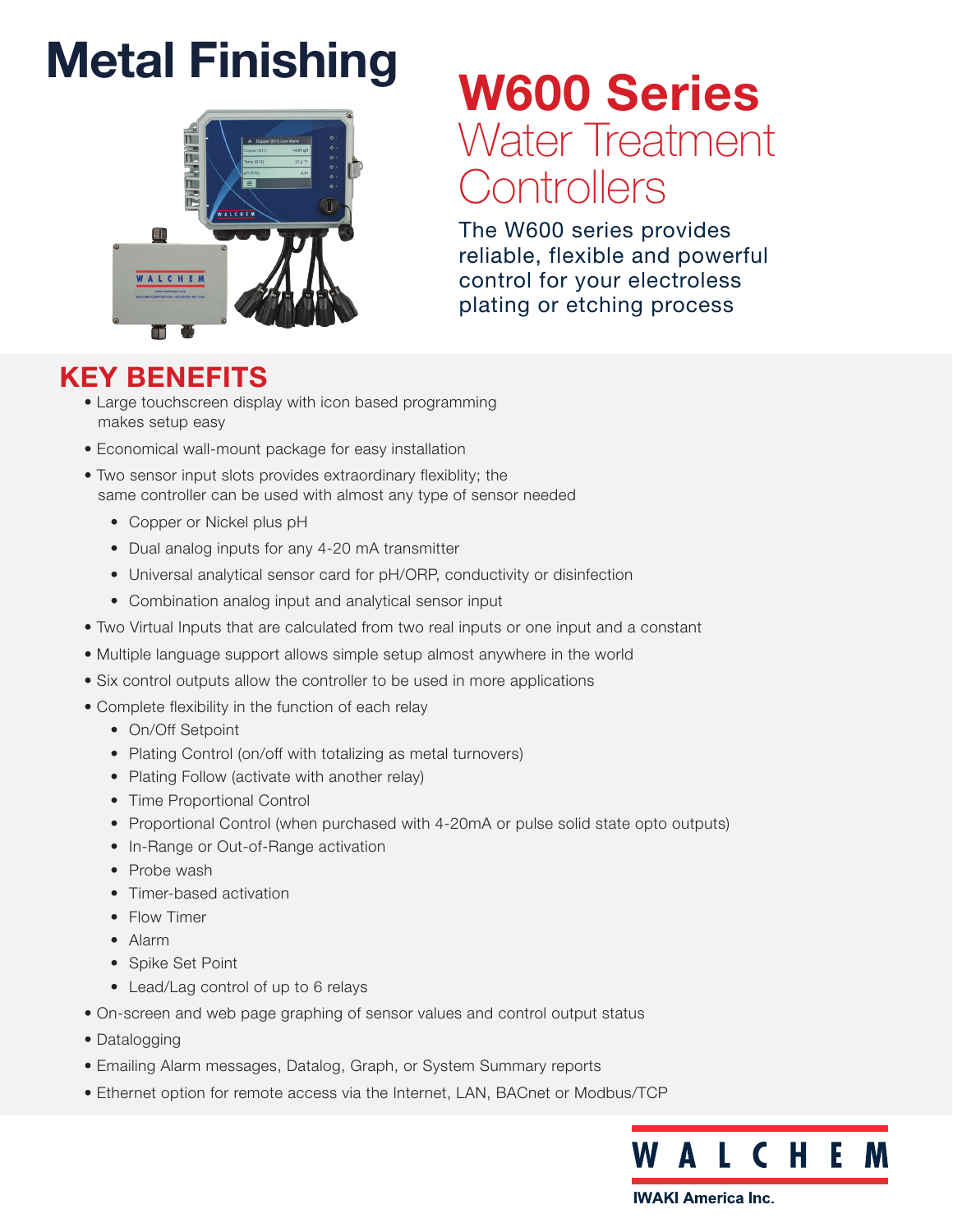### INPUTS

#### Power

100-240 VAC, 50 or 60 Hz, 7A max Fuse: 6.3 Amp

#### Sensor Input Signals (0, 1 or 2 depending on model code)

Walchem Copper or Nickel, or

Contacting Conductivity: 0.01, 0.1, 1.0, or 10.0 cell constant, or

Electrodeless Conductivity (not available on the combination sensor/analog input card) or

Disinfection or

Amplified pH, ORP, or Ion Selective Electrode which requires a preamplified signal. ±5VDC power available for external preamps. Walchem WEL or WDS series pH/ORP sensors recommended.

Each sensor input card contains a temperature input.

Temperature: 100 or 1000 ohm RTD, 10K or 100K Thermistor

#### Analog (4-20 mA) Sensor Input (0, 1, 2 or 4 depending on model code)

2-wire loop powered and self-powered transmitters supported

3-wire and 4-wire transmitters supported

Each dual sensor input board has two channels: Channel 1, 130 ohm input resistance and Channel 2, 280 ohm input resistance. The combination input board has one channel, 280 ohm input resistance.

Available Power: One independent isolated 24 VDC ±15% supply per channel. 1.5 W maximum for each channel. 2W (83 mA at 24 VDC) total power consumption for all channels (four total channels possible if two dual boards are installed.

#### Digital Input Signals (6):

*State-Type Digital Inputs* 

Electrical: Optically isolated and providing an electrically isolated 9V power with a nominal 2.3mA current when the digital input switch is closed. Typical response time: < 2 seconds. Devices supported: Any isolated dry contact (i.e. relay, reed switch). Types: Interlock

#### *Low Speed Counter-Type Digital Inputs*

Electrical: Optically isolated and providing an electrically isolated 9V power with a nominal 2.3mA current when the digital input switch is closed, 0-10 Hz, 50 msec minimum width. Devices supported: Any device with isolated open drain, open collector, transistor or reed switch.

Types: Contacting Flowmeter

#### *High Speed Counter-Type Digital Inputs*

Electrical: Optically isolated and providing an electrically isolated 9V power with a nominal 2.3mA current when the digital input switch is closed, 0-500 Hz, 1.00 msec minimum width. Devices supported: Any device with isolated open drain, open collector, transistor or reed switch. Types: Paddlewheel Flowmeter Total available power on the Digital Input 9 VDC is 111 mA

#### **OUTPUTS**

#### Powered Mechanical Relays (0 or 6 model code dependent)

Pre-powered on circuit board switching line voltage All relays are fused together as one group, total current must not exceed 6A (resistive), 1/8 HP (93W)

#### Dry Contact Mechanical Relays (0, 2 or 4 model code dependent)

6 A (resistive), 1/8 HP (93W) Dry contact relays are not fuse protected.

#### Pulse Outputs (0, 2 or 4 model code dependent)

Opto-isolated, solid-state relay, 200mA, 40V DC  $VLOWMAX = 0.05V @ 18mA$ Accuracy (0-10 Hz):  $\pm$  0.5% of Pulse Rate, (10-20 Hz):  $\pm$  1.0%, (20-40 Hz):  $\pm$  2.0%

#### 4 - 20 mA (0 or 2 model code dependent)

Internally powered, Fully isolated 600 Ohm max resistive load, Resolution 0.0015% of span Accuracy  $\pm$  0.5% of reading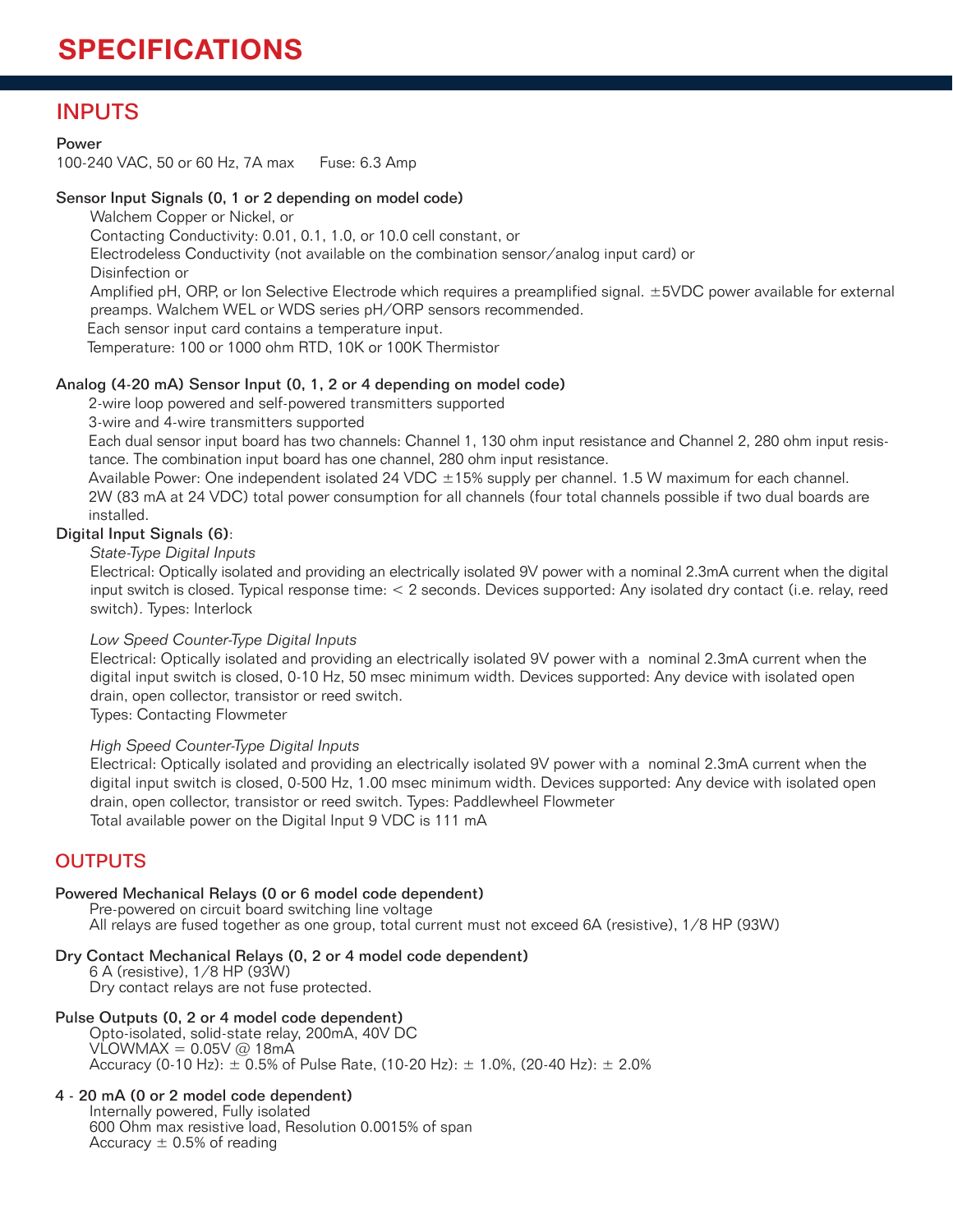### MEASUREMENT PERFORMANCE

|                                              | Range                                                            | Resolution                                                 | Accuracy                                                             |
|----------------------------------------------|------------------------------------------------------------------|------------------------------------------------------------|----------------------------------------------------------------------|
| Copper                                       | 0.10 to 99 g/l<br>(varies with the chemical<br>being measured)   | $0.01$ g/l                                                 | $±0.01$ g/l                                                          |
|                                              | 0.10 to 5.50 g/l typical for<br>electroless copper               |                                                            |                                                                      |
| Nickel                                       | 0.10 to 25 g/l (varies with<br>the chemical being mea-<br>sured) | $0.01$ g/l                                                 | $±0.01$ g/l                                                          |
| 0.01 Cell Contacting Conductivity            | 0-300 µS/cm                                                      | 0.01 µS/cm, 0.0001 mS/cm, 0.001 mS/m, 0.0001 S/m, 0.01 ppm | $\pm 1\%$ of reading or 0.01 µS/<br>cm, whichever is greater         |
| 0.1 Cell Contacting Conductivity             | 0-3,000 µS/cm                                                    | 0.1 µS/cm, 0.0001 mS/cm, 0.01 mS/m, 0.0001 S/m, 0.1 ppm    | $\pm 1\%$ of reading or 0.1 µS/<br>cm, whichever is greater          |
| 1.0 Cell Contacting Conductivity             | 0-30,000 µS/cm                                                   | 1 µS/cm, 0.001 mS/cm, 0.1 mS/m, 0.0001 S/m, 1 ppm          | $\pm 1\%$ of reading or 1 µS/cm,<br>whichever is greater             |
| 10.0 Cell Contacting Conductivity            | 0-300,000 µS/cm                                                  | 10 µS/cm, 0.01 mS/cm, 1 mS/m, 0.001 S/m, 10 ppm            | ±1% of reading or 10 µS/cm,<br>whichever is greater                  |
| pH                                           | -2 to 16 pH units                                                | 0.01 pH units                                              | $\pm 0.01\%$ of reading                                              |
| <b>ORP/Ion Selective Electrode</b>           | -1500 to 1500 mV                                                 | $0.1$ mV                                                   | $±1$ mV                                                              |
| -2000 to 1500 mV<br>Disinfection sensors     |                                                                  | $0.1$ mV                                                   | $±1$ mV                                                              |
|                                              | 0 - 2 ppm to 0 - 20,000 ppm                                      | Varies with range and slope                                | Varies with range and slope                                          |
| Electrodeless Conductivity                   | 500 - 12,000 µS/cm                                               | 1 µS/cm, 0.01 mS/cm, 0.1 mS/m, 0.001 S/m, 1 ppm            | $±1\%$ of reading                                                    |
|                                              | 3,000-40,000 µS/cm                                               | 1 µS/cm, 0.01 mS/cm, 0.1 mS/m, 0.001 S/m, 1 ppm            | $±1\%$ of reading                                                    |
|                                              | 10,000-150,000 µS/cm                                             | 10 µS/cm, 0.1 mS/cm, 1 mS/m, 0.01 S/m, 10 ppm              | $±1\%$ of reading                                                    |
|                                              | 50,000-500,000 µS/cm                                             | 10 µS/cm, 0.1 mS/cm, 1 mS/m, 0.01 S/m, 10 ppm              | $±1\%$ of reading                                                    |
|                                              | 200,000-2,000,000 µS/cm                                          | 100 μS/cm, 0.1 mS/cm, 1 mS/m, 0.1 S/m, 100 ppm             | $±1\%$ of reading                                                    |
| 100 $Ω$ RTD Temperature                      | 23 to 500°F (-5 to 260°C)                                        | $0.1 \text{ }^{\circ}F(0.1 \text{ }^{\circ}C)$             | $\pm 1\%$ of reading or $\pm 1\degree$ C.<br>whichever is greater    |
| 1000 $Ω$ RTD Temperature                     | 23 to 500°F (-5 to 260°C)                                        | 0.1 °F (0.1 °C)                                            | $\pm 1\%$ of reading or $\pm 0.3$ °C,<br>whichever is greater        |
| 10K or 100K<br><b>Thermistor Temperature</b> | 23 to 194°F (-5 to 90°C)                                         | $0.1^{\circ}$ F (0.1 $^{\circ}$ C)                         | $\pm 1\%$ of reading or $\pm 0.3^{\circ}$ C,<br>whichever is greater |

| Temperature <sup>o</sup> C | Range Multiplier% | Temperature <sup>o</sup> C | Range Multiplier% |
|----------------------------|-------------------|----------------------------|-------------------|
| 0                          | 181.3             | 80                         | 43.5              |
| 10                         | 139.9             | 90                         | 39.2              |
| 15                         | 124.2             | 100                        | 35.7              |
| 20                         | 111.1             | 110                        | 32.8              |
| 25                         | 100.0             | 120                        | 30.4              |
| 30                         | 90.6              | 130                        | 28.5              |
| 35                         | 82.5              | 140                        | 26.9              |
| 40                         | 75.5              | 150                        | 25.5              |
| 50                         | 64.3              | 160                        | 24.4              |
| 60                         | 55.6              | 170                        | 23.6              |
| 70                         | 48.9              | 180                        | 22.9              |

Note: Conductivity ranges above apply at 25°C. At higher temperatures, the range is reduced per the range multiplier chart.

#### MECHANICAL (CONTROLLER)

Enclosure Material Polycarbonate<br>Enclosure Rating MEMA 4X (IP6 Enclosure Rating NEMA 4X (IP65)<br>Dimensions 9.5" x 8" x 4" (24" Dimensions 9.5" x 8" x 4" (241 mm x 203 mm x 102 mm)<br>Display 320 x 240 pixel monochrome backlit display 320 x 240 pixel monochrome backlit display with touchscreen Humidity 10 to 90% non-condensing<br>Ambient Temperature 4 to 131°F (-20 to 55°C) Ambient Temperature -4 to 131°F (-20 to 55°C)<br>Storage Temperature -4 to 176°F (-20 to 80°C) -4 to 176°F (-20 to 80°C)

#### AGENCY CERTIFICATIONS

Safety: UL 61010-1:2012, 3rd Edition+Rev:2016 CSA C22.2 No.61010-1:2012, 3rd Ed.+U1;U2 IEC 61010-1:2010 3rd Edition EN 61010-1:2010 3rd Edition BS EN 61010-1:2010+A1:2019

EMC: IEC 61326-1:2012 EN 61326-1:2013 BS EN 61326-1:2013

Note: For EN61000-4-6, EN61000-4-3 the controller met performance criteria B. This equipment is suitable for use in establishments other than domestic and those directly connected to a low voltage (100-240 VAC) power supply network which supplies buildings used for domestic purposes.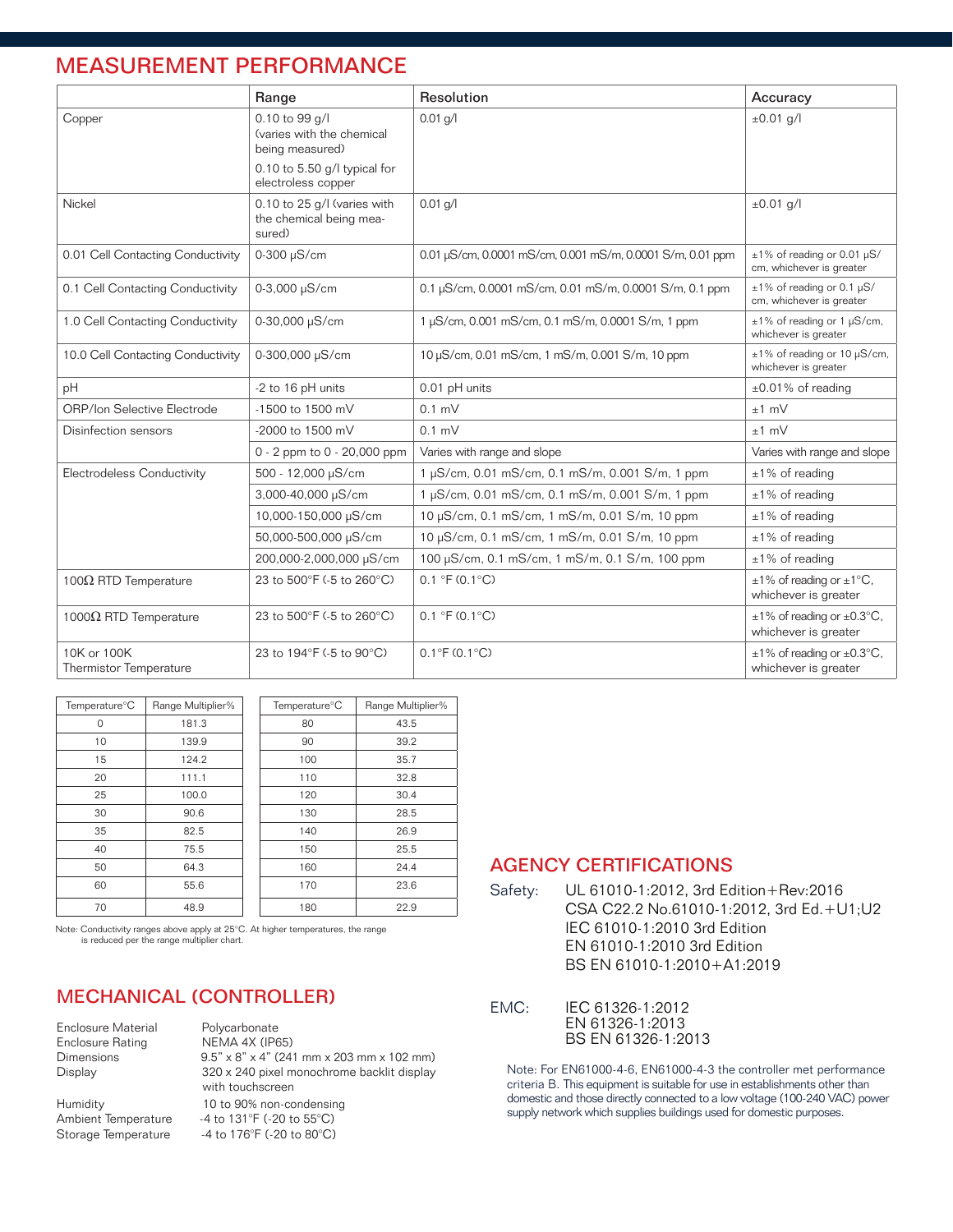| Sensor                                                                                                            | Pressure                                                                                      | Temperature                                               | Materials                                                      | <b>Process Connections</b>                    |  |
|-------------------------------------------------------------------------------------------------------------------|-----------------------------------------------------------------------------------------------|-----------------------------------------------------------|----------------------------------------------------------------|-----------------------------------------------|--|
| Immersible Copper                                                                                                 | Not applicable                                                                                | 32-200 F (0-93 C)                                         | Polypropylene, glass                                           | Not Applicable                                |  |
| Flow through Copper or<br>Nickel                                                                                  | 0-14.7 psi (0-1 bar)                                                                          | 32-200 F (0-93 C)                                         | Polyethylene, glass, FKM                                       | 3/8" OD tubing<br>compression fittings        |  |
| Electrodeless conductivity<br>0-150 psi (0-10 bar)*                                                               |                                                                                               | CPVC: 32-158°F (0 to 70°C)*<br>PEEK: 32-190°F (0 to 88°C) | CPVC, FKM in-line<br>o-ring<br>PEEK, 316 SS in-line<br>adapter | 1" NPTM submersion<br>2" NPTM in-line adapter |  |
| pH                                                                                                                | 0-100 psi (0-7bar)*                                                                           | 50-158°F (10-70°C)*                                       | CPVC, Glass, FKM                                               | 1" NPTM submersion                            |  |
| ORP                                                                                                               | 0-100 psi (0-7bar)*                                                                           | 32-158°F (0-70°C)*                                        | o-rings, HDPE, Titanium<br>rod, glass-filled PP tee            | 3/4" NPTF in-line tee                         |  |
| Contacting conductivity<br>(Condensate)                                                                           | 0-200 psi (0-14 bar)                                                                          | 32-248°F (0-120°C)                                        | 316SS, PEEK                                                    | $3/4"$ NPTM                                   |  |
| pH (High Pressure)                                                                                                | 0-300 psi (0-21 bar)*                                                                         | 32-275°F (0-135°C)*                                       | Glass, Polymer, PTFE,<br>316SS, FKM                            | 1/2" NPTM gland                               |  |
| ORP (High Pressure)                                                                                               | 0-300 psi (0-21 bar)*<br>32-275°F (0-135°C)*                                                  |                                                           | Platinum, Polymer, PTFE,<br>316SS, FKM                         | 1/2" NPTM gland                               |  |
| Free Chlorine/Bromine                                                                                             | 0-14.7 psi (0-1 bar)                                                                          | 32-113°F (0-45°C)                                         |                                                                |                                               |  |
| Extended pH Range Free<br>Chlorine/Bromine                                                                        | 0-14.7 psi (0-1 bar)                                                                          | 32-113°F (0-45°C)                                         |                                                                |                                               |  |
| <b>Total Chlorine</b>                                                                                             | 0-14.7 psi (0-1 bar)                                                                          | 32-113°F (0-45°C)                                         | PVC, Polycarbonate,                                            | 1/4" NPTF Inlet                               |  |
| Chlorine Dioxide                                                                                                  | 0-14.7 psi (0-1 bar)                                                                          | 32-131°F (0-55°C)                                         | silicone rubber, SS,<br>PEEK, FKM, Isoplast                    | 3/4" NPTF Outlet                              |  |
| Ozone                                                                                                             | 0-14.7 psi (0-1 bar)                                                                          | 32-131°F (0-55°C)                                         |                                                                |                                               |  |
| Peracetic Acid                                                                                                    | 0-14.7 psi (0-1 bar)                                                                          | 32-131°F (0-55°C)                                         |                                                                |                                               |  |
| Hydrogen Peroxide                                                                                                 | 0-14.7 psi (0-1 bar)                                                                          | 32-113°F (0-45°C)                                         |                                                                |                                               |  |
| Flow switch manifold                                                                                              | 0-150 psi (0-10 bar) up to 100°F<br>$(38^{\circ}C)^{*}$<br>0-50 psi (0-3 bar) at 140°F (60°C) | 32-140°F (0-60°C)                                         | GFRPP, PVC, FKM,<br>Isoplast                                   | $3/4"$ NPTF                                   |  |
| Flow switch manifold<br>(High Pressure)                                                                           | 0-300 psi (0-21 bar)*                                                                         | 32-158°F (0-70°C)*                                        | Carbon steel, Brass,<br>316SS, FKM                             | $3/4"$ NPTF                                   |  |
| Bar PSI<br>24.1<br>350<br>300<br>20.7<br>$+$<br>250<br>17.2<br>13.8<br>200<br>10.3<br>$+150$<br>6.9<br>100<br>$+$ |                                                                                               | Pressure vs. Temperature                                  | -pH/ORP<br>$\longrightarrow$ LD2<br>$\blacksquare$ Cond        |                                               |  |
|                                                                                                                   |                                                                                               |                                                           | HP Cond/Steel                                                  |                                               |  |
| 3.4<br>50                                                                                                         |                                                                                               |                                                           | HP pH/ORP/Steel                                                |                                               |  |

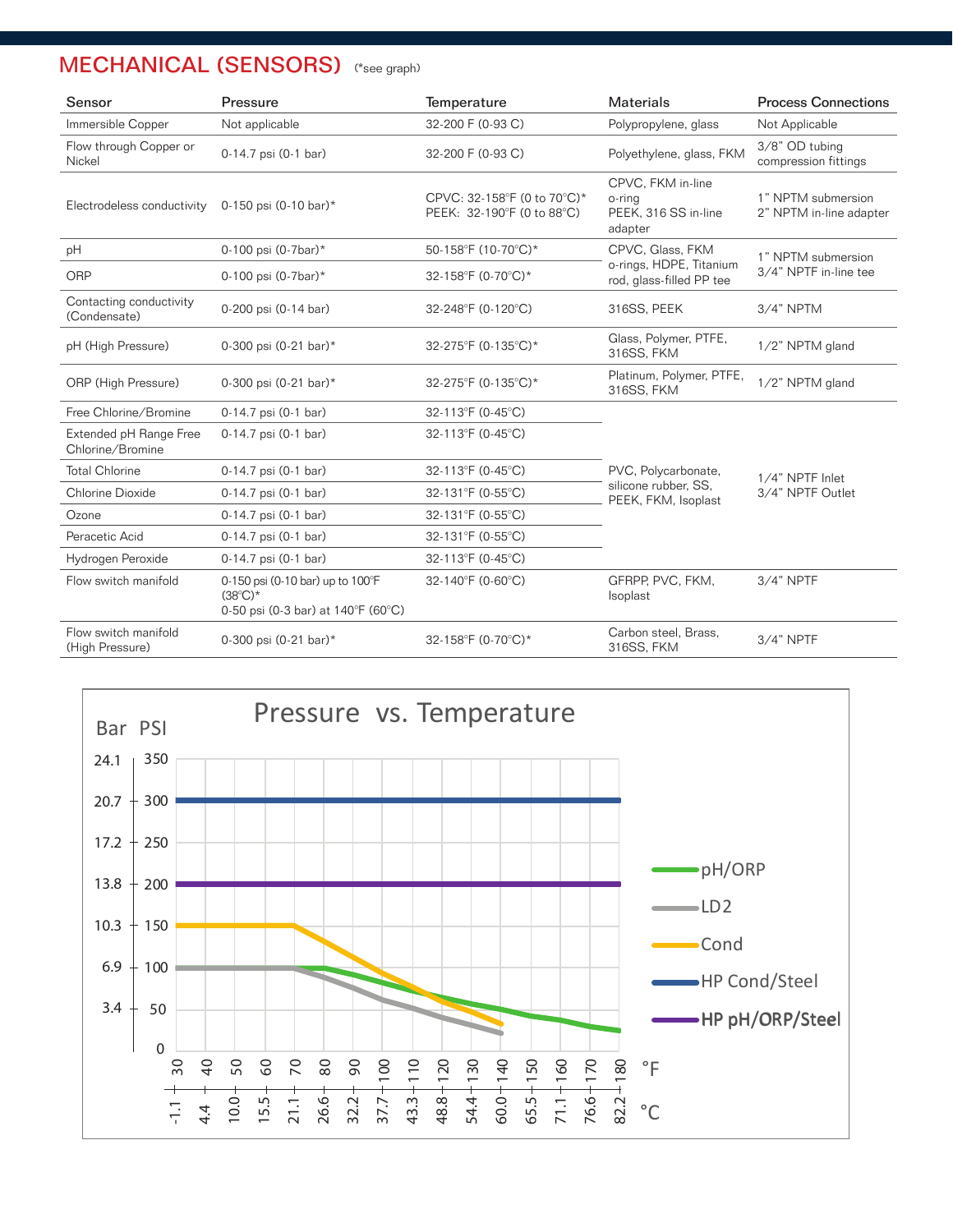## DIMENSIONS